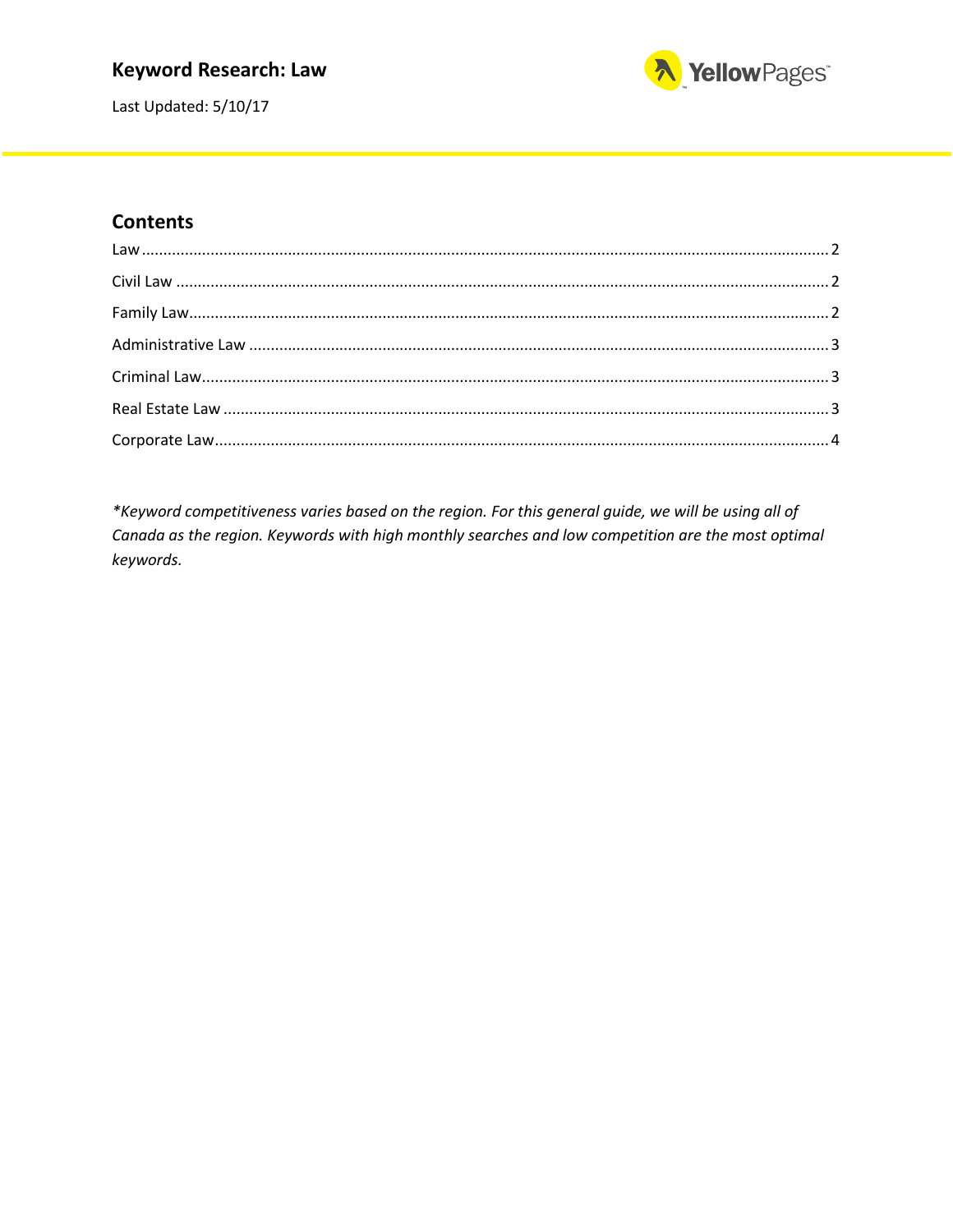# <span id="page-1-0"></span>**Law**

### <span id="page-1-1"></span>**Civil Law**

| <b>Keyword</b>                | <b>Monthly Searches</b> | <b>Competition</b> |
|-------------------------------|-------------------------|--------------------|
| <b>Legal Aid</b>              | 10k - 100k              | Low                |
| 1.                            | $\circ$                 | $\circ$            |
| <b>Law Firm</b>               | $1k - 10k$              | Low                |
| 2.                            | $\circ$                 | $\circ$            |
| <b>Mesothelioma</b>           | $1k - 10k$              | Low                |
| 3.                            | $\circ$                 | $\circ$            |
| <b>Employment Lawyers</b>     | $1k - 10k$              | Medium             |
| 4.                            | $\circ$                 | $\circ$            |
| <b>Legal Advice</b>           | $1k - 10k$              | Medium             |
| 5.                            | $\circ$                 | $\circ$            |
| <b>Personal Injury Lawyer</b> | $1k - 10k$              | High               |
| 6.                            | $\circ$                 | $\circ$            |
| <b>Tax Lawyer</b>             | $1k - 10k$              | High               |
| 7.                            | $\circ$                 | $\circ$            |
| <b>Medical Negligence</b>     | $100 - 1k$              | Low                |
| 8.                            | $\circ$                 | $\circ$            |
| 9. Car Accident Lawyer        | $100 - 1k$<br>$\circ$   | Medium<br>$\circ$  |
| 10. Brain Injury Lawyer       | $100 - 1k$<br>$\circ$   | Medium<br>$\circ$  |
| 11. Litigation Lawyer         | $100 - 1k$<br>$\circ$   | Medium<br>$\circ$  |
| 12. Personal Injury Attorney  | $100 - 1k$<br>$\circ$   | Medium<br>$\circ$  |
| 13. Civil Lawyer              | $100 - 1k$<br>$\circ$   | Medium<br>$\circ$  |
| 14. Accident Lawyer           | $100 - 1k$<br>$\circ$   | High<br>$\circ$    |
| 15. Malpractice               | $100 - 1k$<br>$\circ$   | High<br>$\circ$    |

## <span id="page-1-2"></span>**Family Law**

| <b>Keyword</b>           | <b>Monthly Searches</b> | <b>Competition</b> |
|--------------------------|-------------------------|--------------------|
| 1. Family Law            | 1k - 10k                | Medium<br>$\Omega$ |
| 2. Will                  | 1k - 10k<br>$\bigcap$   | Medium<br>$\Omega$ |
| 3. Divorce Lawyer        | $1k - 10k$              | High<br>$\circ$    |
| 4. Family Court          | $100 - 1k$<br>$\Omega$  | Low<br>$\bigcirc$  |
| 5. Collaborative Divorce | $100 - 1k$              | Medium             |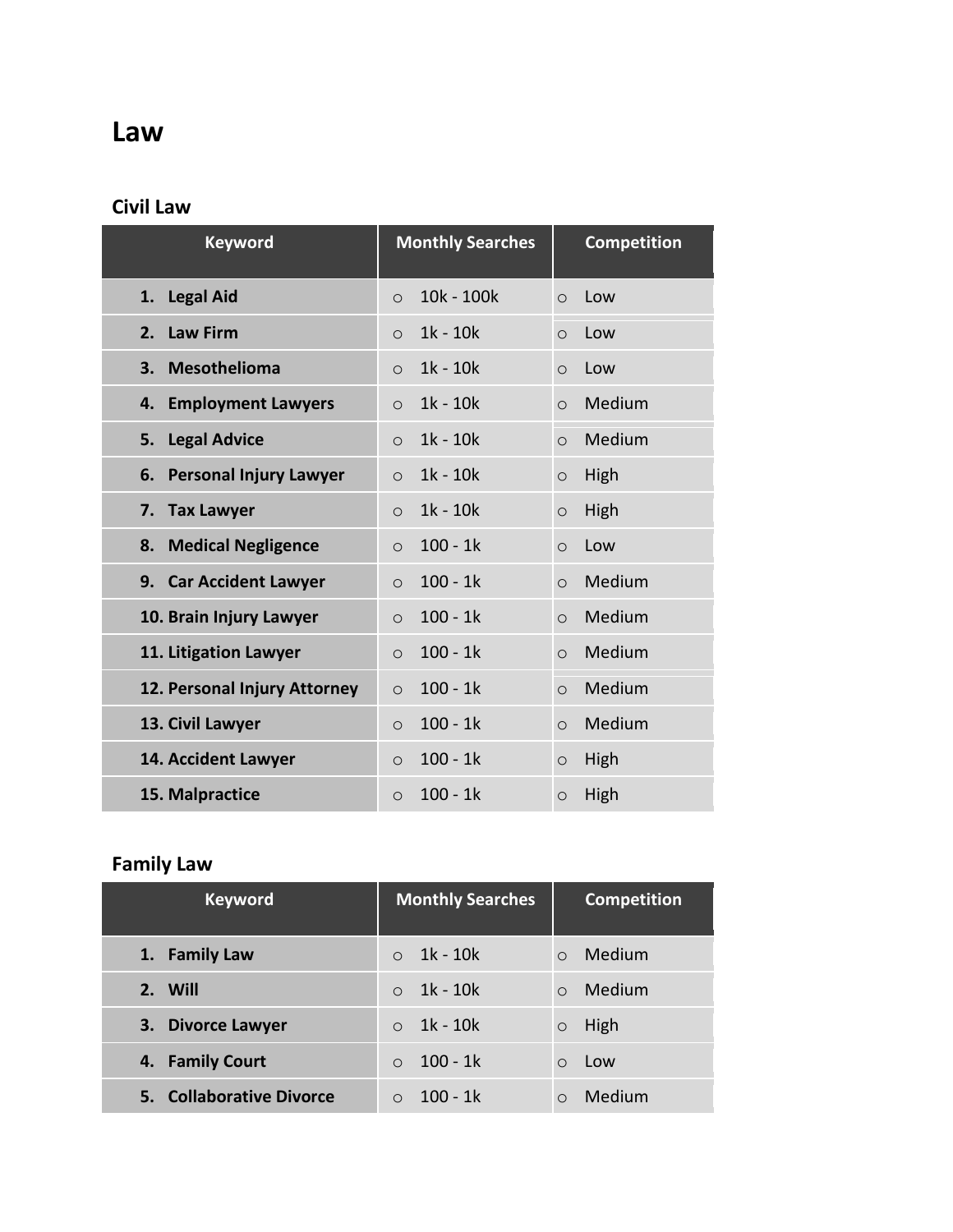<span id="page-2-0"></span>

| 6. Family Law Attorney | $\circ$ 100 - 1k | <b>O</b> Medium |
|------------------------|------------------|-----------------|
|------------------------|------------------|-----------------|

#### **Administrative Law**

| <b>Keyword</b>                   | <b>Monthly Searches</b> | <b>Competition</b> |
|----------------------------------|-------------------------|--------------------|
| 1. Tax Lawyer                    | 1k - 10k                | High<br>$\circ$    |
| 2. Residential Tenancy           | $100 - 1k$              | Low<br>∩           |
| <b>Disciplinary Action</b><br>3. | $100 - 1k$              | Low<br>∩           |
| 4. Government Regulation         | 100 - 1k                | Low                |

### <span id="page-2-1"></span>**Criminal Law**

| <b>Keyword</b>                 | <b>Monthly Searches</b> | <b>Competition</b>  |
|--------------------------------|-------------------------|---------------------|
| 1. Criminal Law                | $1k - 10k$              | Medium<br>$\Omega$  |
| 2. Defence/Defense Lawyer      | $100 - 1k$<br>$\Omega$  | Medium<br>$\Omega$  |
| 3. DUI Lawyer                  | $100 - 1k$<br>$\Omega$  | High<br>$\circ$     |
| 4. Impaired Driving Lawyer     | $100 - 1k$<br>$\Omega$  | High<br>$\circ$     |
| 5. Domestic Violence<br>Lawyer | $10 - 100$<br>$\bigcap$ | Medium<br>$\Omega$  |
| 6. Sex Assault Lawyer          | $10 - 100$              | Medium<br>$\bigcap$ |

### <span id="page-2-2"></span>**Real Estate Law**

| <b>Keyword</b>        | <b>Monthly Searches</b> | <b>Competition</b> |
|-----------------------|-------------------------|--------------------|
| 1. Real Estate Lawyer | 1k - 10k                | Medium             |
| 2. Estate Planning    | $\circ$ 1k - 10k        | High               |
| 3. Real Estate Law    | - 100 - 1k              | Medium             |